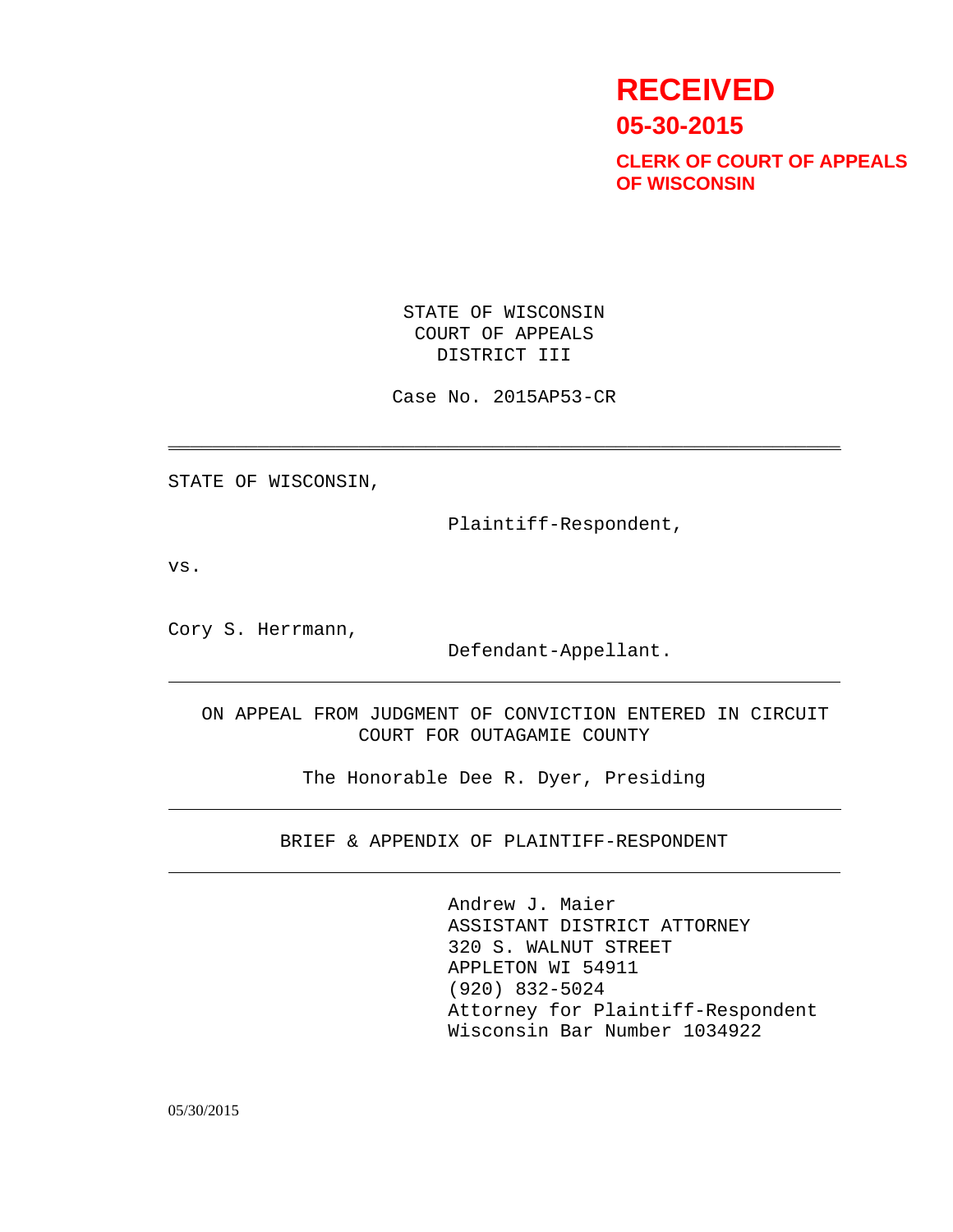# STATE OF WISCONSIN - VS - Cory S. Herrmann TABLE OF CONTENTS

| Page                                                                                                                                                                                                           |  |  |  |
|----------------------------------------------------------------------------------------------------------------------------------------------------------------------------------------------------------------|--|--|--|
| QUESTIONS PRESENTED1-2                                                                                                                                                                                         |  |  |  |
| POSITION ON ORAL ARGUMENT AND PUBLICATION2                                                                                                                                                                     |  |  |  |
| STATEMENT OF THE CASE2                                                                                                                                                                                         |  |  |  |
|                                                                                                                                                                                                                |  |  |  |
|                                                                                                                                                                                                                |  |  |  |
| WISCONSIN'S PROHIBITION AGAINST POSSESSION OF<br>SWITCHBLADE KNIVES VIOLATES NEITHER THE DUE PROCESS<br>THE FOURTEENTH AMENDMENT NOR THE SECOND<br>CLAUSE OF<br>AMENDMENT TO THE UNITED STATES CONSTITUTION2-6 |  |  |  |
|                                                                                                                                                                                                                |  |  |  |
|                                                                                                                                                                                                                |  |  |  |
|                                                                                                                                                                                                                |  |  |  |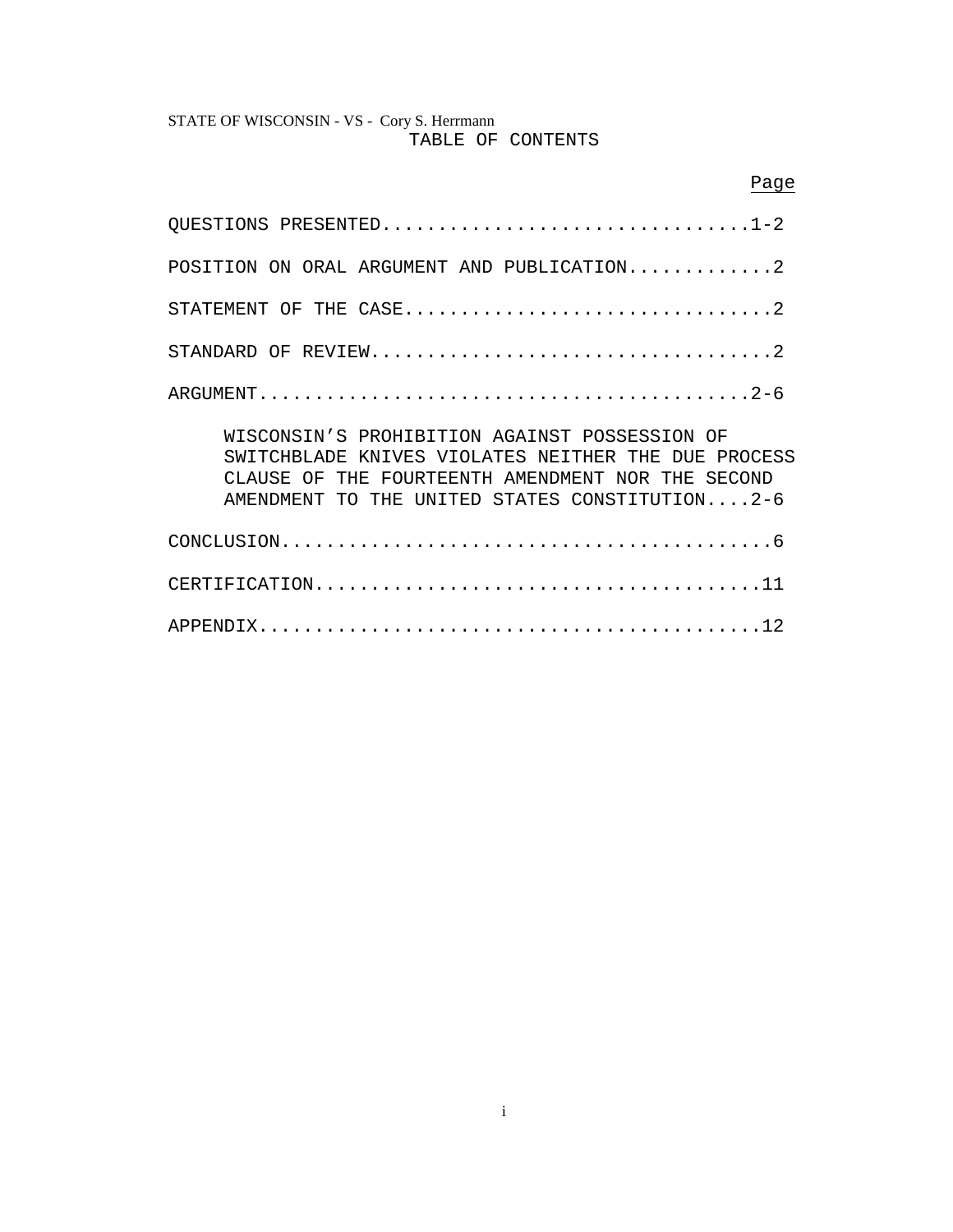# STATE OF WISCONSIN - VS - Cory S. Herrmann TABLE OF AUTHORITIES

# **CASES CITED:**

## **Page 2018** 2019 2019 2020 2021 2022 2023 2024 2022 2023 2024 2022 2023 2024 2022 2023 2024 2025 2026 2027 2028

| Crowley Cutlery Co. v. United States,<br>849 F.2d 573 (7 <sup>th</sup> Cir. 1988) 4 |
|-------------------------------------------------------------------------------------|
| District of Columbia v. Heller,                                                     |
| 554 U.S. 570, 128 S.Ct. 2783 (2008)3, 7                                             |
| Ferguson v. Skrupa,                                                                 |
| 372 U.S. 726, $\overline{83}$ S.Ct. 1028 (1963)5                                    |
| Lacy v. State,                                                                      |
| 903 N.E.2d 486 (Ind. Ct. App. 2009)4                                                |
| State v. Baron,                                                                     |
|                                                                                     |
| State v. Darynani,                                                                  |
| 774 So. 2d 855 (Fl. Ct. App. 2000)4                                                 |
| State v. Hamden,                                                                    |
| 2003 WI 113, 264 Wis. 2d 4337                                                       |
| United State v. Caroline Products,                                                  |
| $304$ U.S. 144, 58 S.Ct. 778 (1939)5                                                |
| United States v. Nelson,<br>859 F.2d 1318 (3 <sup>rd</sup> Cir. 1988) 4-6           |
|                                                                                     |
| Williamson v. Lee Optical,                                                          |
| 348 U.S. 483, 75 S.Ct. 461 (1955)5                                                  |
| West Coast Hotel v. Parrish,                                                        |
|                                                                                     |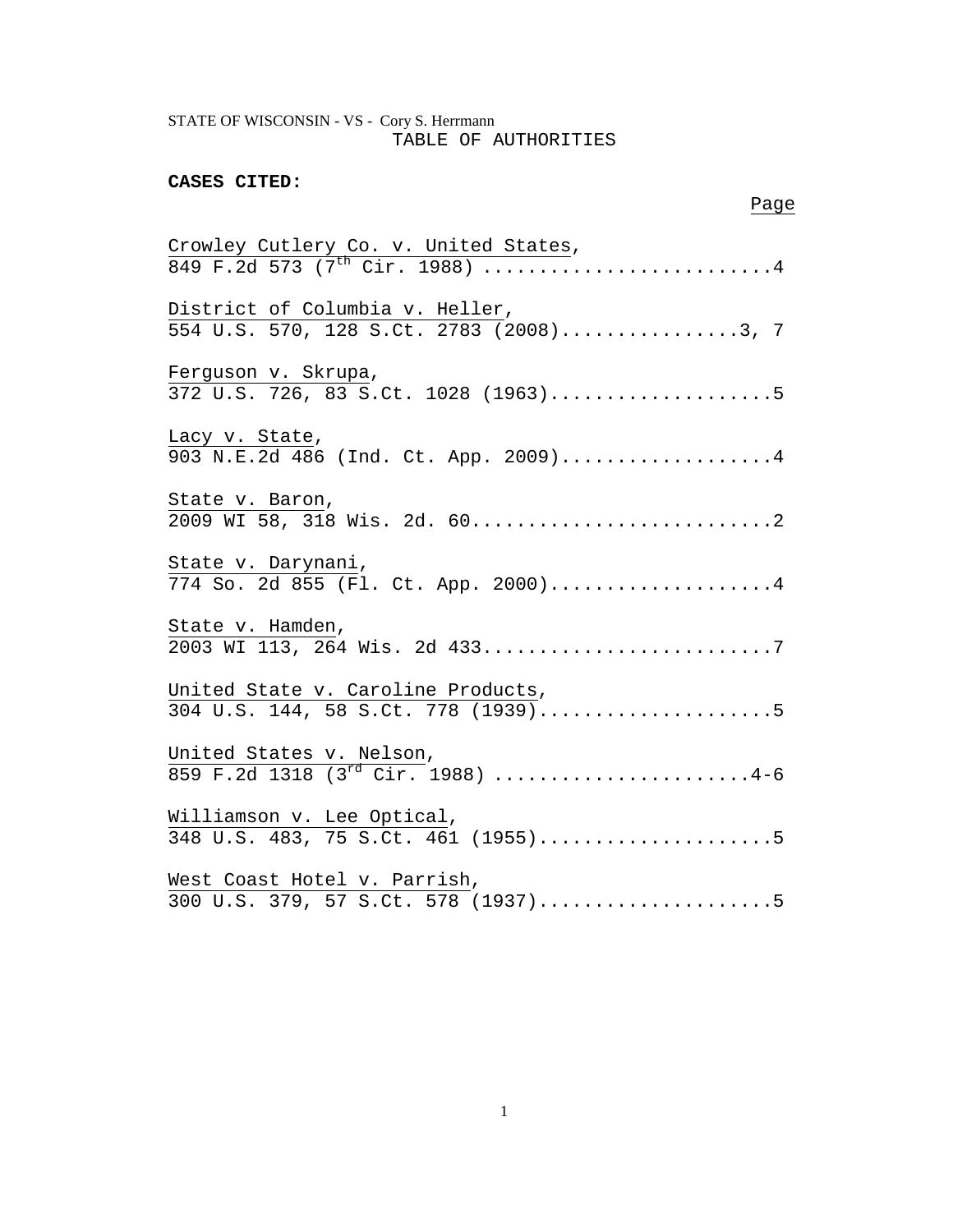# STATE OF WISCONSIN - VS - Cory S. Herrmann **CONSTITUTIONAL PROVISIONS AND STATUTES CITED:**

| 15 U.S.C. $1241 - 1245 \ldots \ldots \ldots \ldots \ldots \ldots \ldots \ldots \ldots \ldots \ldots \ldots \ldots$ |  |
|--------------------------------------------------------------------------------------------------------------------|--|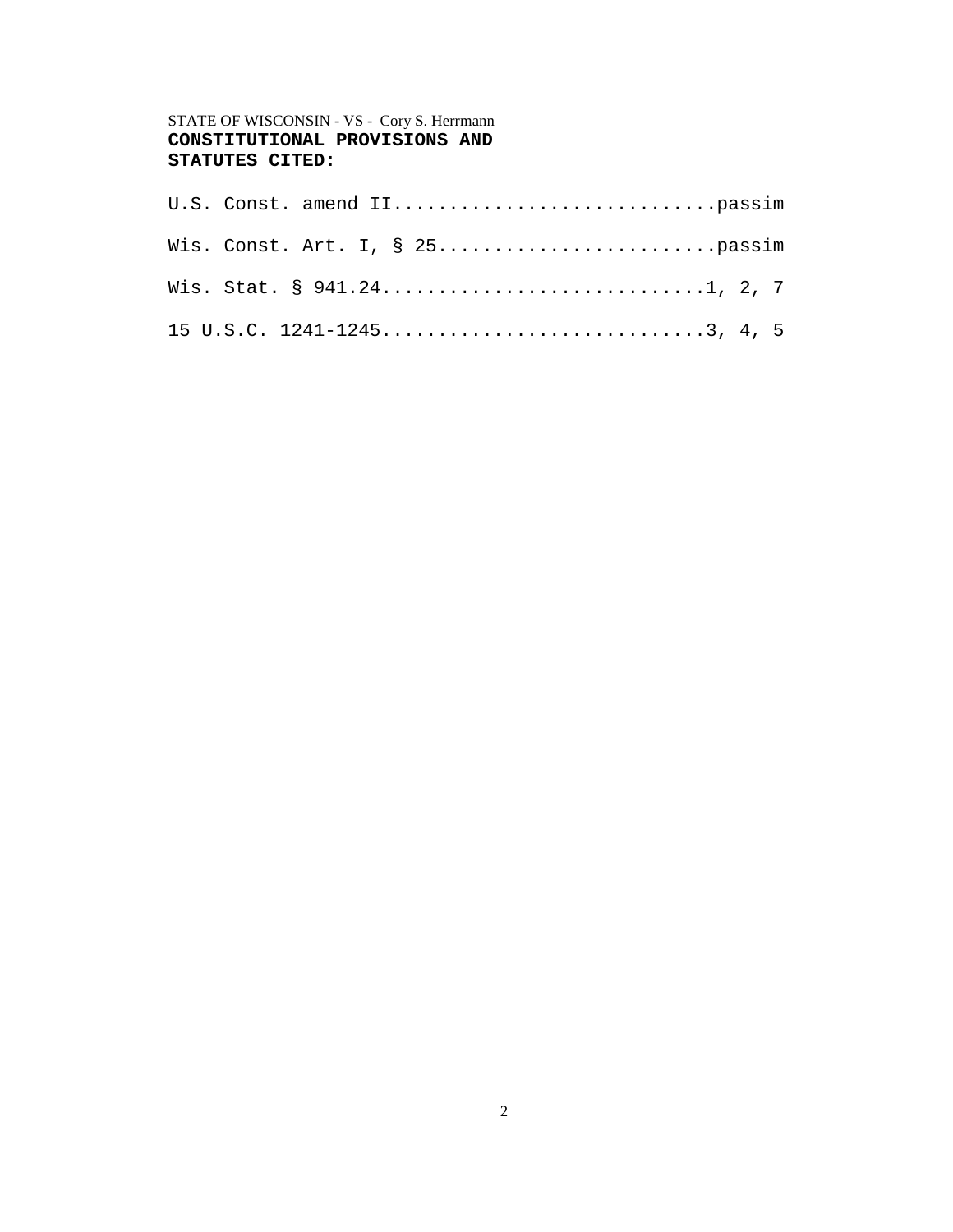STATE OF WISCONSIN - VS - Cory S. Herrmann STATE OF WISCONSIN COURT OF APPEALS DISTRICT III

Case No. 2015AP53-CR \_\_\_\_\_\_\_\_\_\_\_\_\_\_\_\_\_\_\_\_\_\_\_\_\_\_\_\_\_\_\_\_\_\_\_\_\_\_\_\_\_\_\_\_\_\_\_\_\_\_\_\_\_\_\_\_\_\_\_

> STATE OF WISCONSIN, Plaintiff-Respondent,

> > vs.

Cory S. Herrmann, Defendant-Appellant.

ON APPEAL FROM A JUDGMENT OF CONVICTION ENTERED IN CIRCUIT COURT FOR OUTAGAMIE COUNTY

\_\_\_\_\_\_\_\_\_\_\_\_\_\_\_\_\_\_\_\_\_\_\_\_\_\_\_\_\_\_\_\_\_\_\_\_\_\_\_\_\_\_\_\_\_\_\_\_\_\_\_\_\_\_\_\_\_\_\_

The Honorable Dee R. Dyer, Presiding \_\_\_\_\_\_\_\_\_\_\_\_\_\_\_\_\_\_\_\_\_\_\_\_\_\_\_\_\_\_\_\_\_\_\_\_\_\_\_\_\_\_\_\_\_\_\_\_\_\_\_\_\_

BRIEF & APPENDIX OF PLAINTIFF-RESPONDENT \_\_\_\_\_\_\_\_\_\_\_\_\_\_\_\_\_\_\_\_\_\_\_\_\_\_\_\_\_\_\_\_\_\_\_\_\_\_\_\_\_\_\_\_\_\_\_\_\_\_\_\_\_\_\_\_\_\_\_

#### **QUESTIONS PRESENTED**

1. Is the ban on switchblade knives, codified in Wis. Stat. § 941.24, facially constitutional as it relates to the right to keep and bear arms as guaranteed under U.S. Const. amend II and Wis. Const. Art. I, § 25?

The Circuit Court answered: Yes.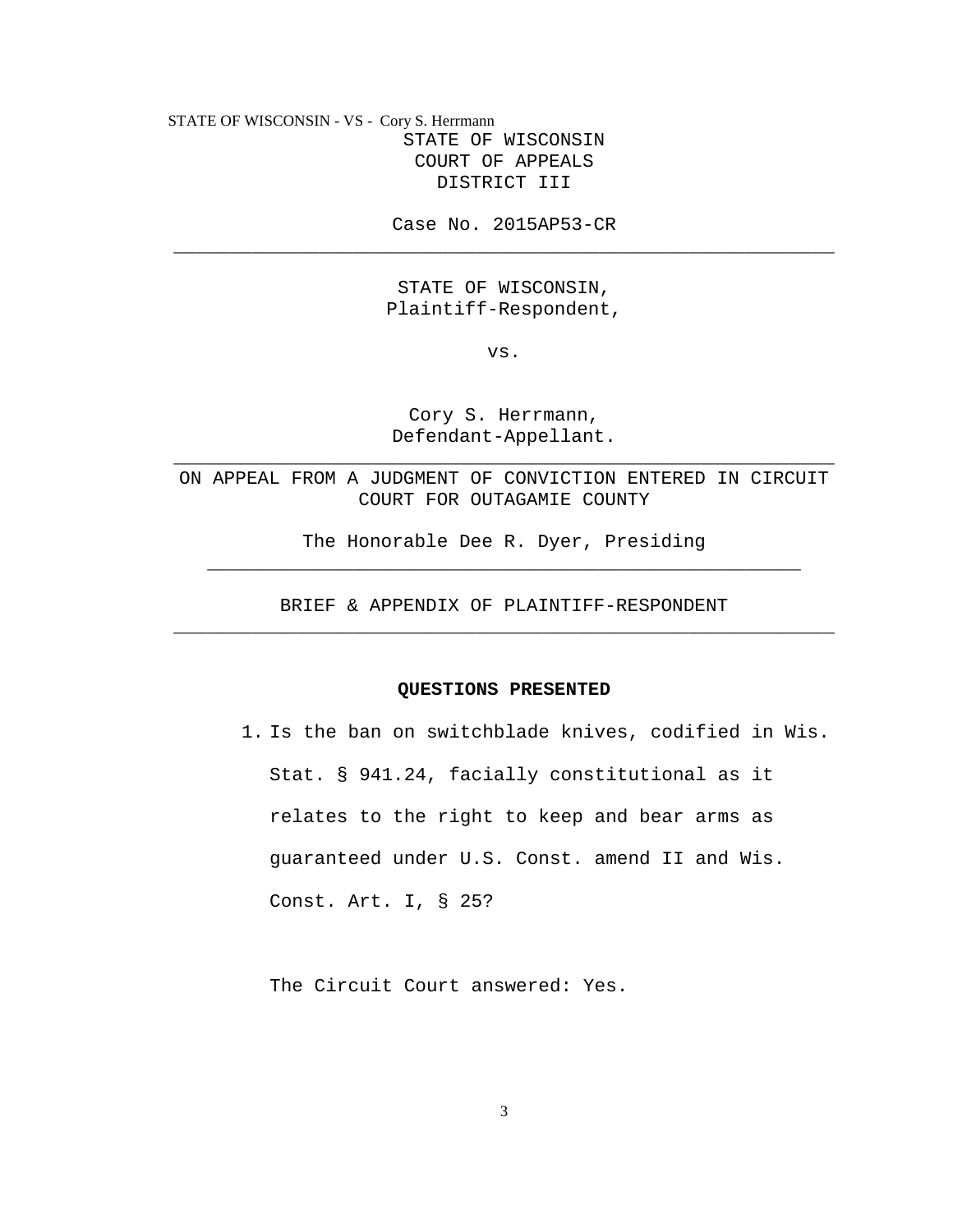STATE OF WISCONSIN - VS - Cory S. Herrmann 2. Is the ban on switchblade knives, codified in Wis. Stat. § 941.24, constitutional as applied to Mr. Herrmann?

The circuit court answered: Yes.

## **POSITION ON ORAL ARGUMENT AND PUBLICATION**

 The State believes the issues raised can be adequately set out in the briefing and oral argument is unnecessary. The State believes review by a single judge is appropriate.

#### **STATEMENT OF THE CASE**

 The State agrees with Herrmann's recitation of the facts of the case and of the procedural history of the case.

#### **STANDARD OF REVIEW**

 A challenge to the constitutionality of a statute is a question of law the court is to review de novo. State v. Baron, 2009 WI 58, ¶ 10, 318 Wis. 2d 60, 769 N.W.2d 34.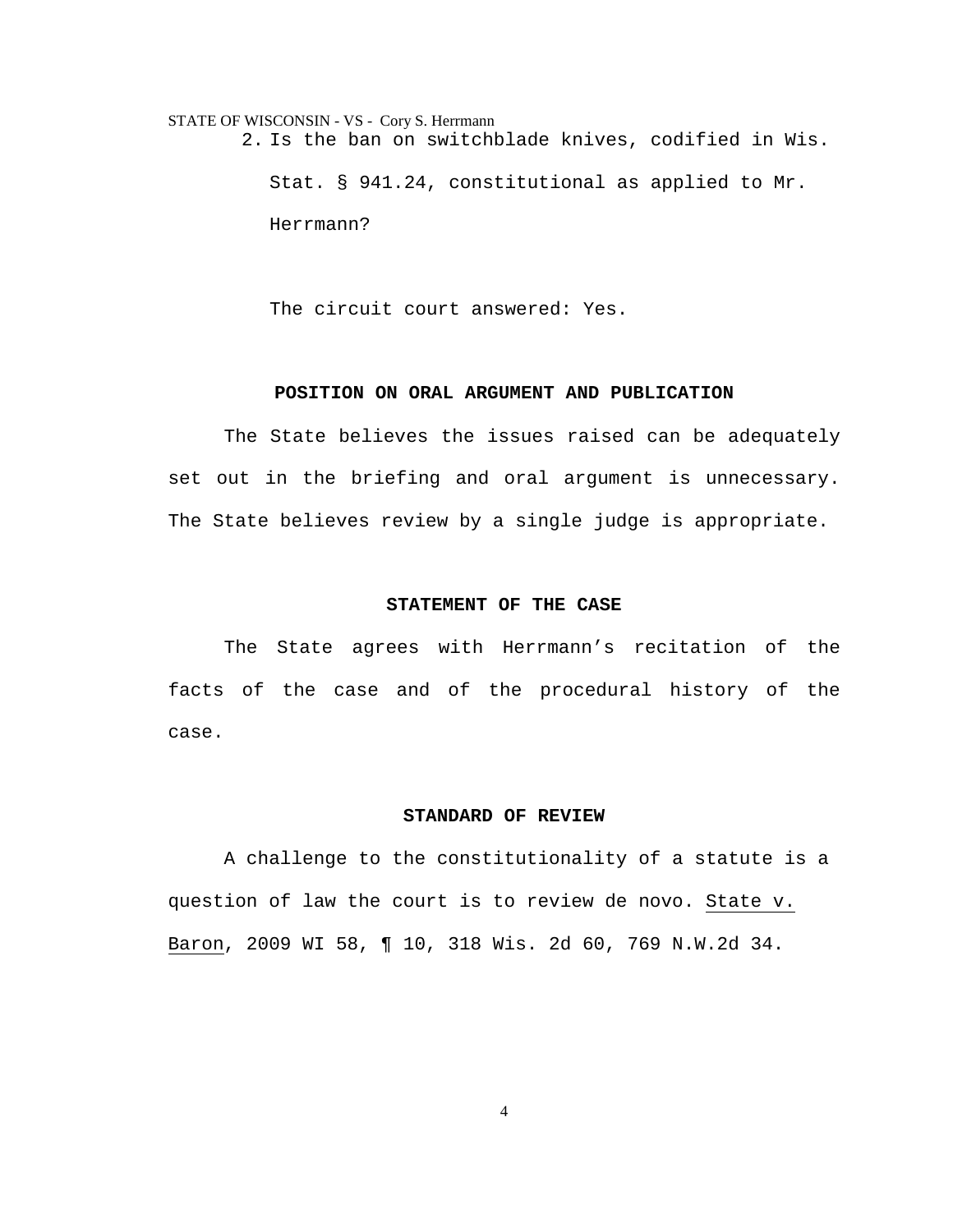# **WISCONSIN'S PROHIBITION AGAINST POSSESSION OF SWITCHBLADE KNIVES VIOLATES NEITHER THE DUE PROCESS CLAUSE OF THE FOURTEENTH AMENDMENT NOR THE SECOND AMENDMENT TO THE UNITED STATES CONSTITUTION.**

The Second Amendment does not confer a right "to keep and carry any weapon whatsoever in any manner whatsoever for whatever purpose." District of Columbia v. Heller, 554 U.S. 570. The Second Amendment right extends only to certain types of weapons. Id. The Second Amendment "does not protect those weapons not typically possessed by lawabiding citizens for lawful purposes such as short-barreled shotguns." Id. It prohibits carrying "dangerous and unusual weapons." Id. The Supreme Court in Heller struck down a law that would make it impermissible to have a handgun that was not disassembled or bound by trigger lock. In doing so, the Supreme Court discussed how handguns are a class of arms that is "overwhelmingly chosen by American society for that lawful purpose." Id.

Switchblades are not a similar class of arms. In 1958, the United States government made it illegal to introduce, transport, or distribute any switchblade in interstate commerce. Further, the government prohibited the manufacturing, sale, or possession of switchblades with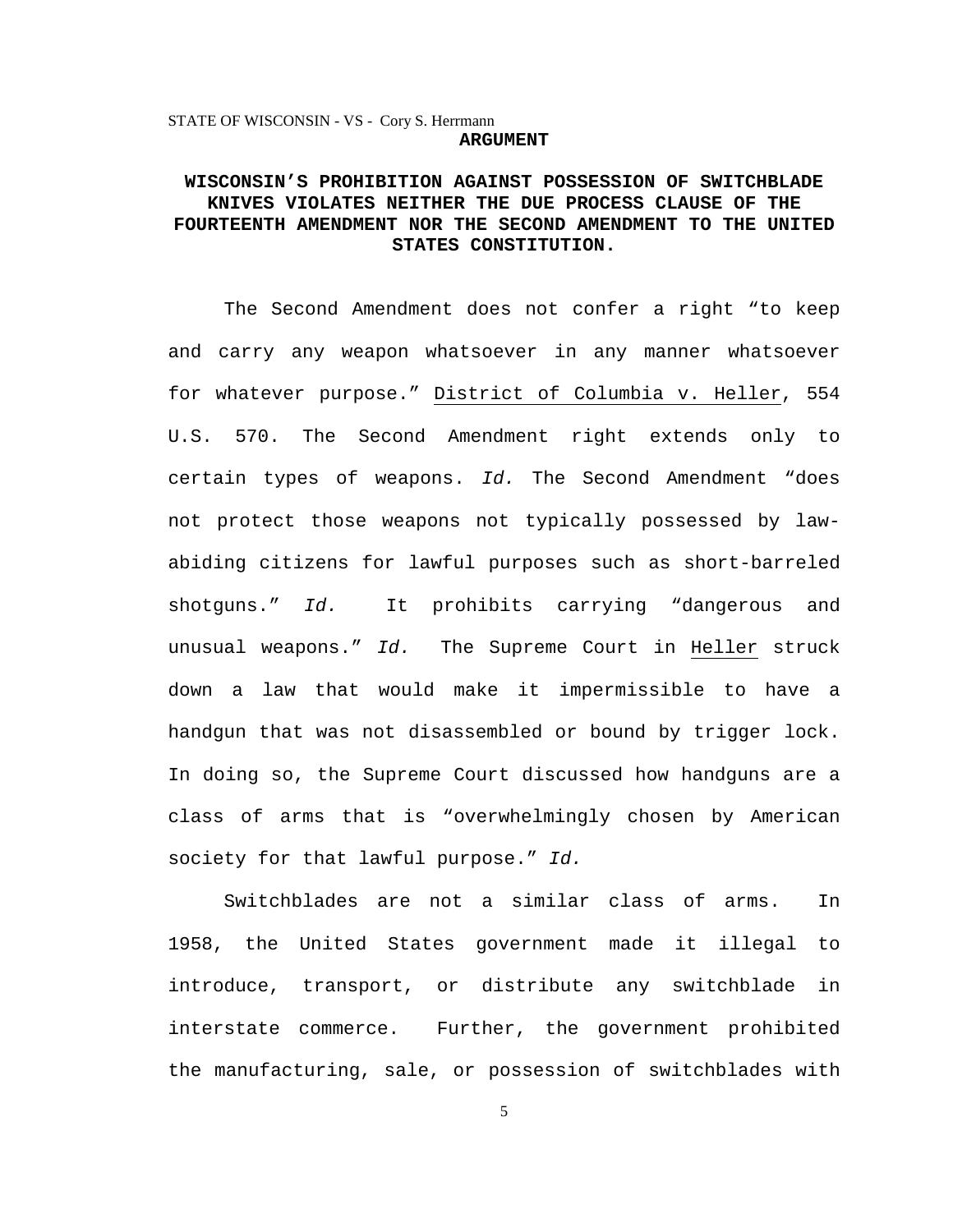specific jurisdictions. See 15 U.S.C. 1241-1245. Numerous states have held the possession of switchblade knives illegal including Wisconsin and Michigan. Numerous other states have found the possession of switchblade knives illegal with minor exceptions for things such as hunting including Illinois and Minnesota.

The constitutionality of statutes prohibiting the possession of switchblades has been upheld in numerous courts and numerous states. See Lacy v State, 903 N.E. 2d 486 (Ind. Ct. App. 2009); Crowley Cutlery, Co. v. United States, 849 F.2d 573 (7<sup>th</sup> Cir. 1988); State v. Darynani, 774 So. 2d 855 (Fl. Ct. App. 2000); United States v. Nelsen, 859 F.2d 1318 (3rd Cir. 1988).

In Crowley Cutlery Co. v. United States, supra, the United States Court of Appeals for the Seventh Circuit upheld 15 USC 1241-1245. The Court found little difficulty upholding the federal prohibition against importing switchblade knives for the purpose of sale or distribution of switchblade knives in interstate commerce, with Judge Posner reasoning, "switchblade knives are more dangerous than regular knives because they are more readily concealable and hence more suitable for criminal use." Crowley, 849 F.2d 573 at 278. Posner further stated, "it is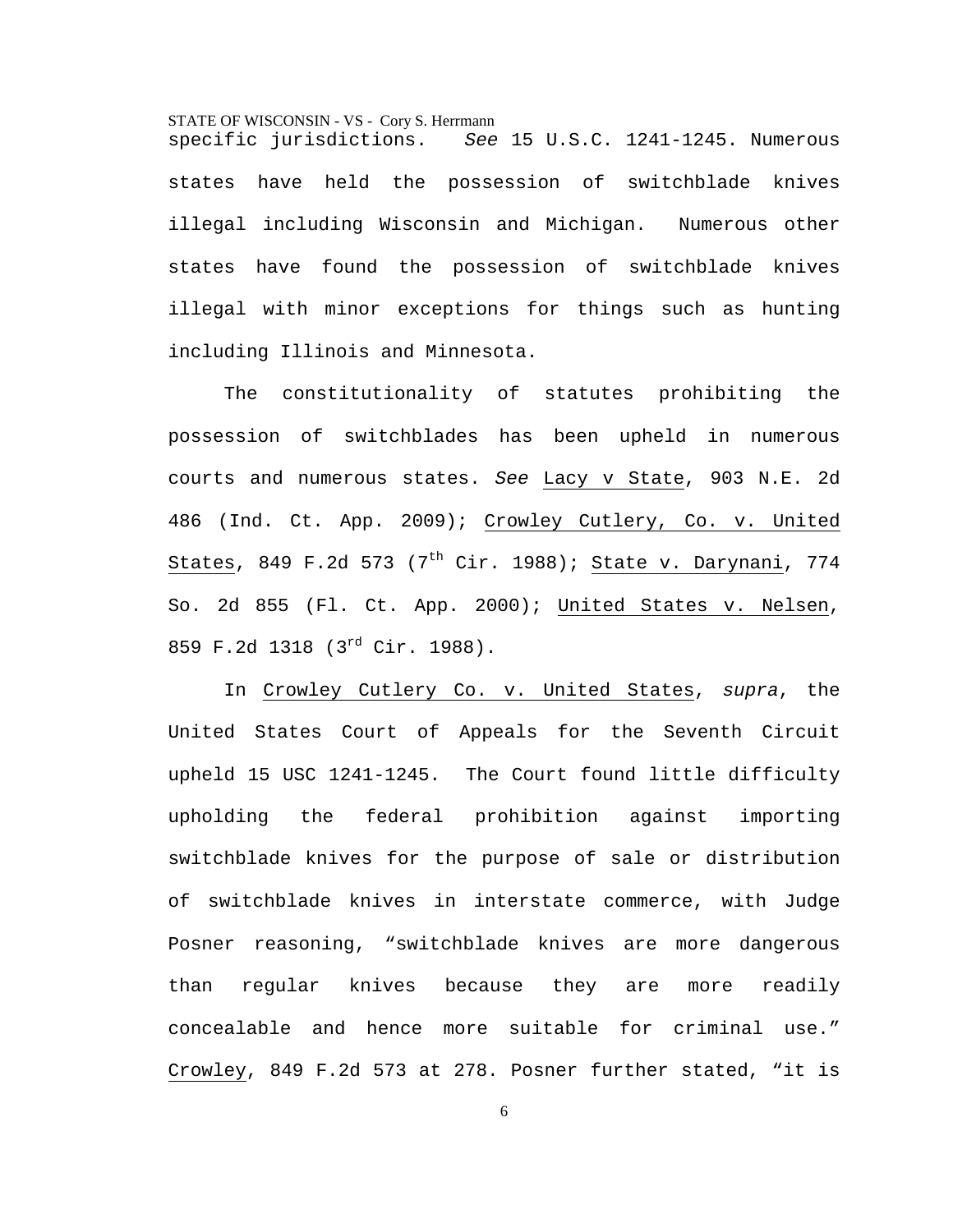STATE OF WISCONSIN - VS - Cory S. Herrmann rational to ban [switchblade knives], and not regular knives as well." Id.

In Nelson, supra, the defendant – incidentally, the owner of the Crowley Cutlery Company – was prosecuted for violating 15 USC 1241-45. The defendant challenged the statute in much the same way as this defendant, arguing in part that the court should

examine the legislative history to determine the "goals" of the statute in question, explore every conceivable alternative for accomplishing those goals, and nullify the decision of Congress if the least restrictive method of achievement was not chosen.

The Third Circuit "refuse[d] this invitation," stating:

The power to decide the appropriate scope of economic and social regulation lies with the legislature, not with the courts. See Ferguson v. Skrupa, 372 U.S. 726, 83 S.Ct. 1028, 10 L.Ed.2d 93 (1963); \*1320 Williamson v. Lee Optical, 348 U.S. 483, 75 S.Ct. 461, 99 L.Ed. 563 (1955); United States v. Caroline Products Co., 304 U.S. 144, 58 S.Ct. 778, 82 L.Ed. 1234 (1938); West Coast Hotel v. Parrish, 300 U.S. 379, 57 S.Ct. 578, 81 L.Ed. 703 (1937). So long as Congress has a reasonable basis for enacting a statute, we will not invalidate it under a due process analysis.

We are satisfied that Congress did have a reasonable basis for passing the Switchblade Knife Act. Congress stated its reasons for adopting the statute quite plainly. Switchblade knives were increasingly being used for criminal purposes, especially by young gang members. Some states had tried to regulate or ban the knives, but easy access to knives from other states through the mail order business continually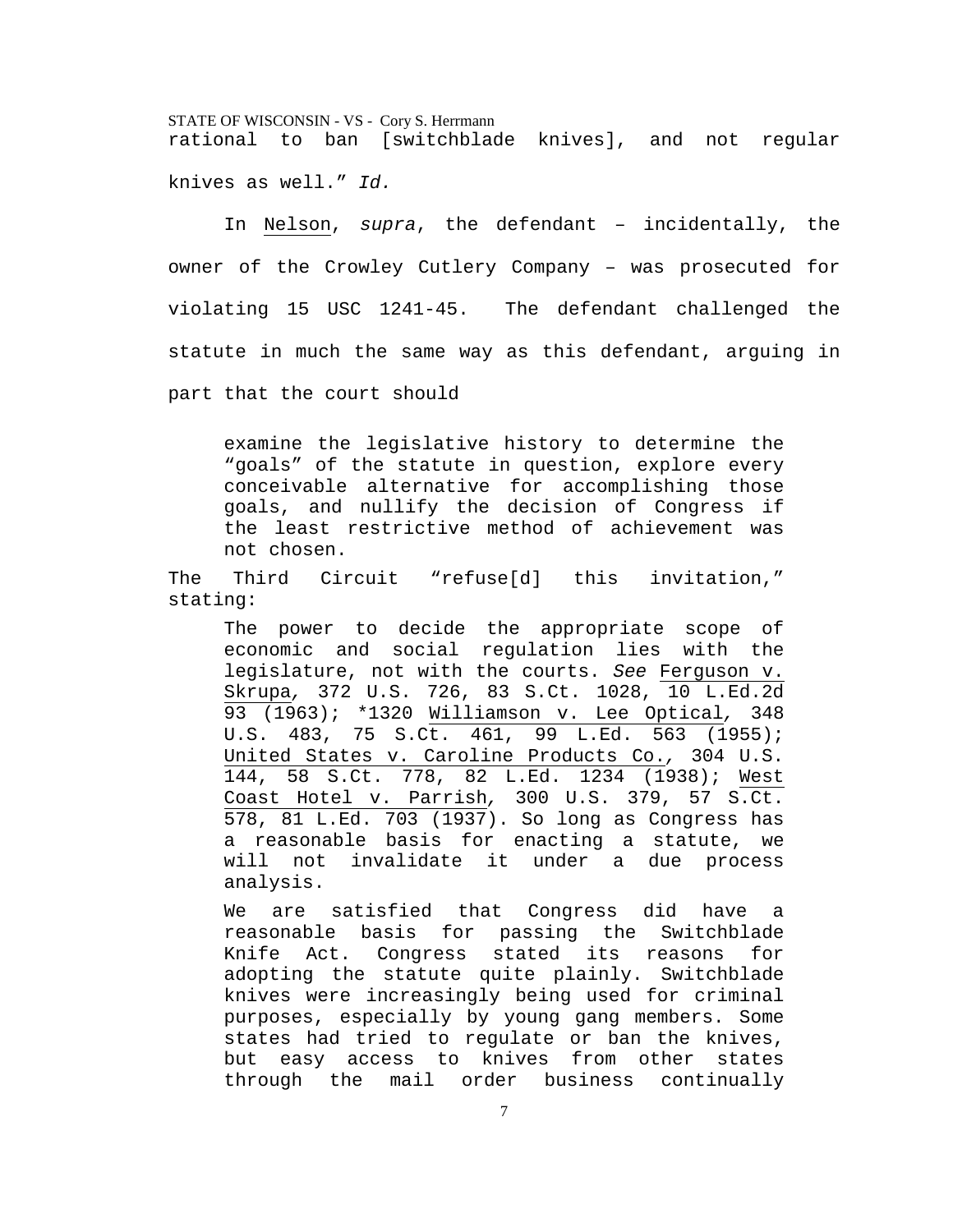frustrated such efforts. Congress decided to stop this interstate flow totally by using the commerce power. See S.Rep. No. 1980, 1958 U.S.Code Cong. & Admin.News at 3436-37. It did so in the face of objections that the new law would penalize legitimate users and unduly intrude into the regulatory powers of the states. See id. at 3438-40 (statements of Attorney General Rogers and Secretary of Commerce Weeks). Since Congress carefully considered all aspects of the problem, including the potential drawbacks of its solution, we cannot say that the final decision was irrational. We therefore reject Nelsen's substantive due process claim.

Id. at 1319-20.

As noted by the circuit court, Herrmann has not, and cannot, demonstrate why the ban on switchblade or springassisted knives infringes on his right to keep and bear arms. (8:5) The ban advances a rational concern of the State. Much like automatic firearms, short-barreled shotguns, or so-called "spring guns," the ban prohibits possession of a weapon found by the legislature to be more readily concealed, more capable of damage, and more associated with criminal activity than ordinary versions of the weapons.

Finally, Herrmann points out what he sees as a trend in various states repealing their bans on switchblade knives, and asks the court to conclude from this that Wisconsin should not criminalize possession of switchblade knives. The fact that some states are repealing their bans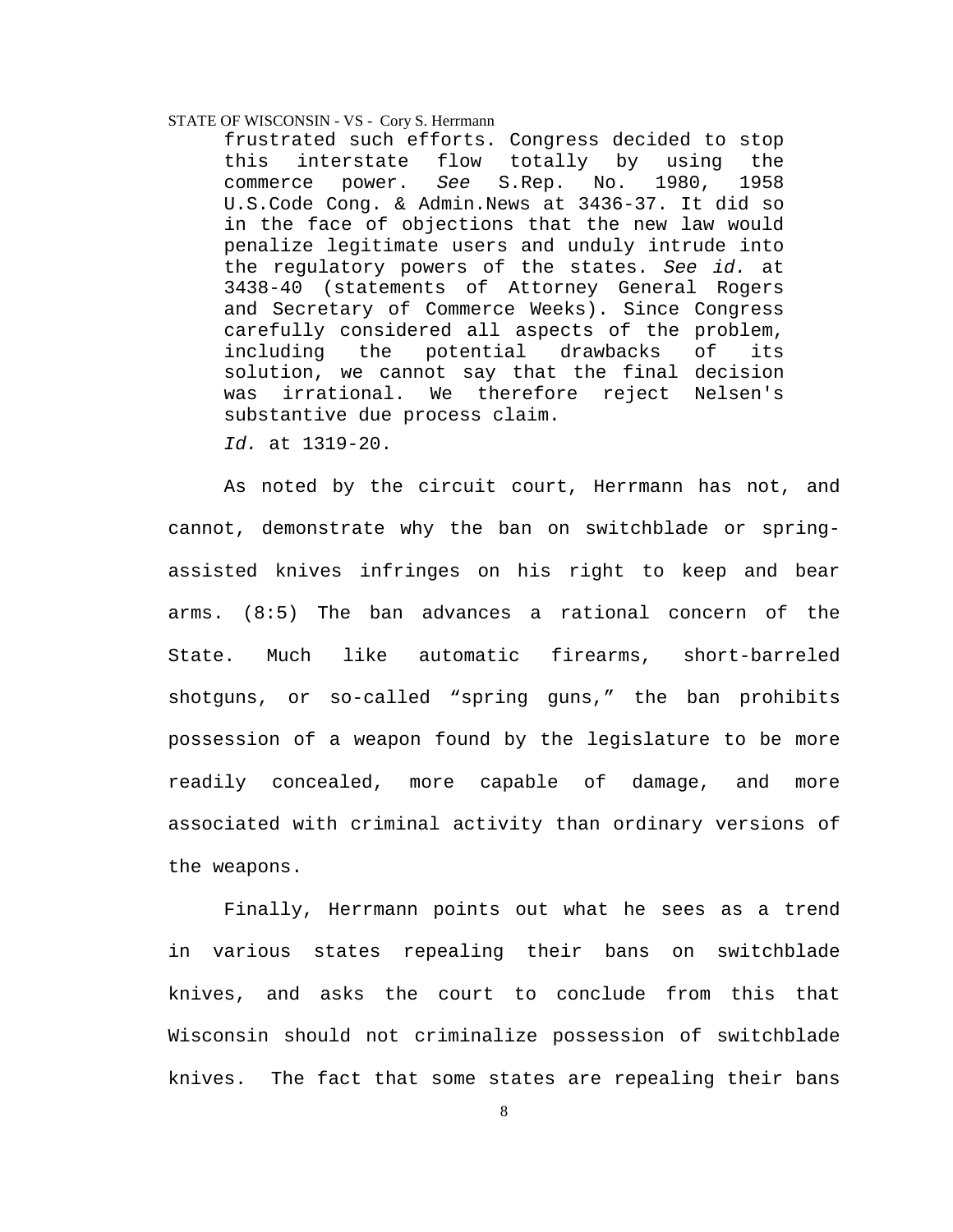STATE OF WISCONSIN - VS - Cory S. Herrmann on switchblade knives does not at all affect the constitutionality of the ban on switchblades in those states in the first place. It merely reflects the changing value systems of those select states.

#### **CONCLUSION**

 The right to bear arms is "not absolute and subject to reasonable regulation." State v. Hamden, 2003 WI 113, 264 Wis. 2d. 433. Although Herrmann claims the Wisconsin Constitution and the United States Constitution do not permit an absolute proscription of mere possession of such arms, the United States Supreme Court held in Heller and previous cases the government may ban the possession of certain classes of "dangerous and unusual weapons." Switchblade knives are dangerous weapons that are more likely to be used for an unlawful purpose; thus, the government may regulate or even prohibit the possession and use of switchblade knives without infringing upon the defendant's Second Amendment rights. The circuit court ruled properly that Wis. Stat. § 941.24 was constitutional both facially and as applied to Mr. Herrmann, and this court should agree and uphold the conviction in Count One.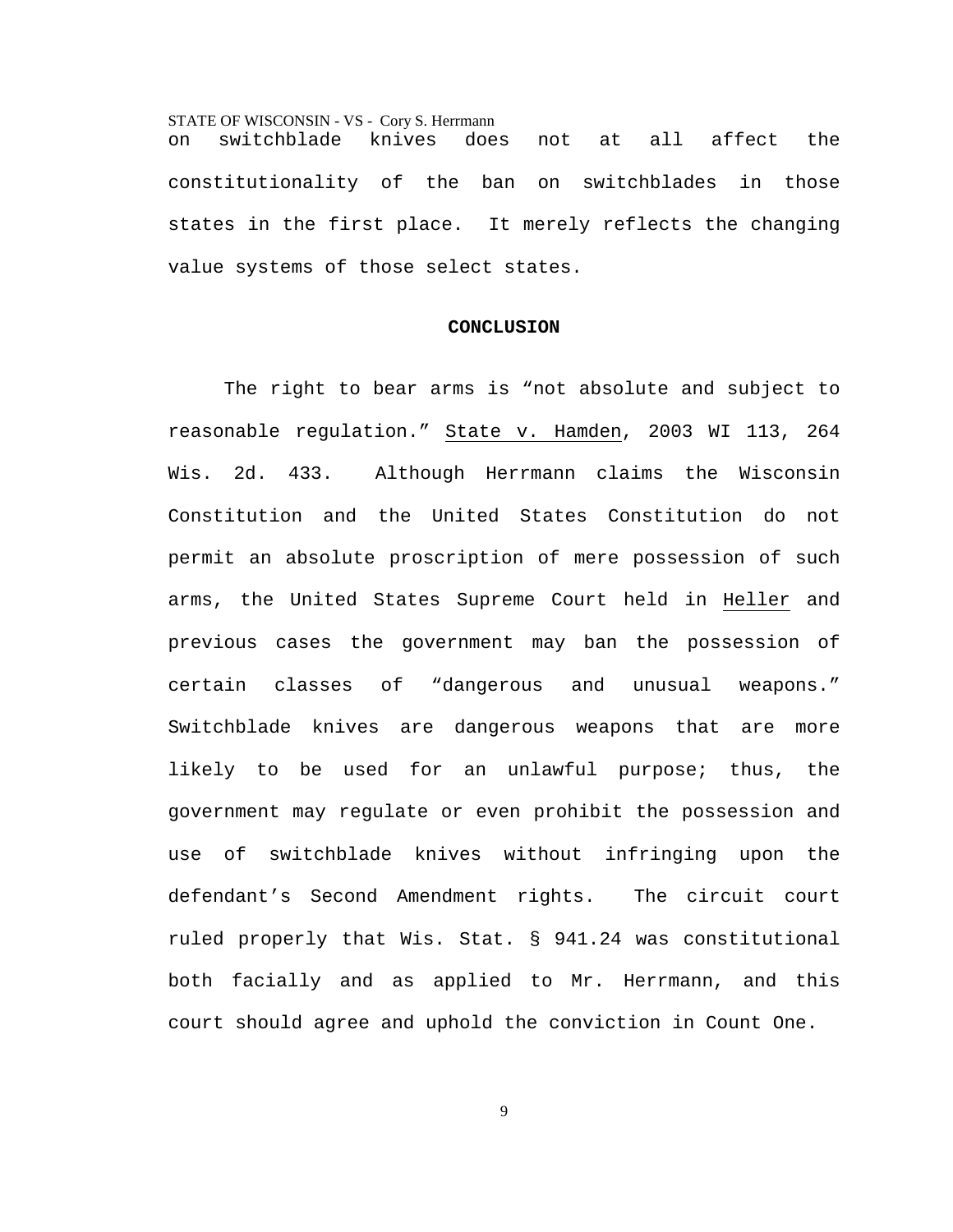Respectfully submitted this First day of June 2015.

 $By:$ 

 Andrew J. Maier OUTAGAMIE COUNTY ASSISTANT DISTRICT ATTORNEY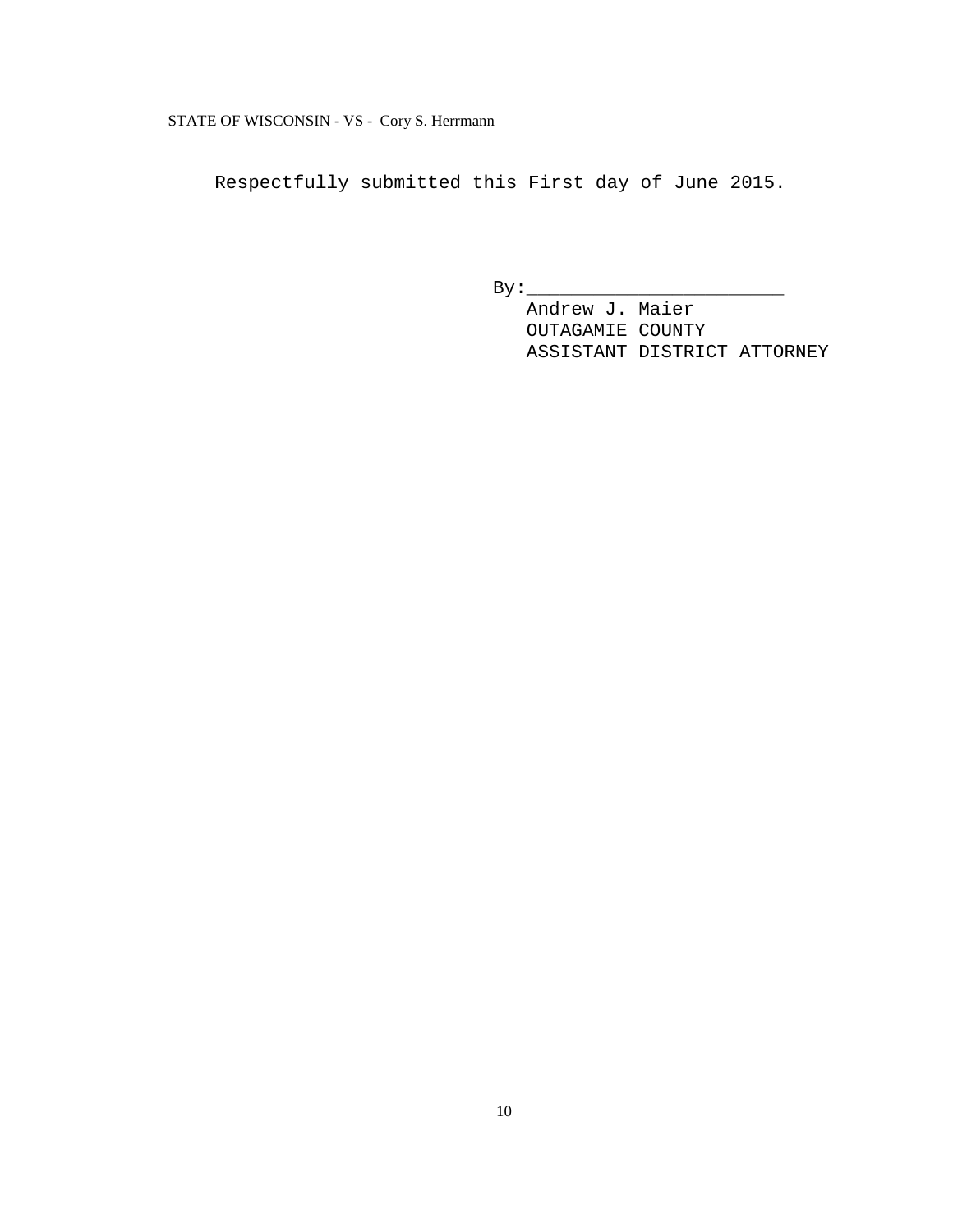## STATE OF WISCONSIN - VS - Cory S. Herrmann **CERTIFICATION**

I hereby certify that this brief conforms to the rules contained in §809.19(8)(b) and (c) for a brief and appendix produced with a monospaced font. The length of this brief is 10 pages.

Dated: January 20, 2010

OUTAGAMIE COUNTY DISTRICT ATTORNEY'S OFFICE

Attorneys for Plaintiff-Respondent

 $BY:$ 

Andrew J. Maier Assistant District Attorney SB# 1034922

Mailing Address:

320 S. Walnut Street Appleton, WI 54911 (920) 832-5024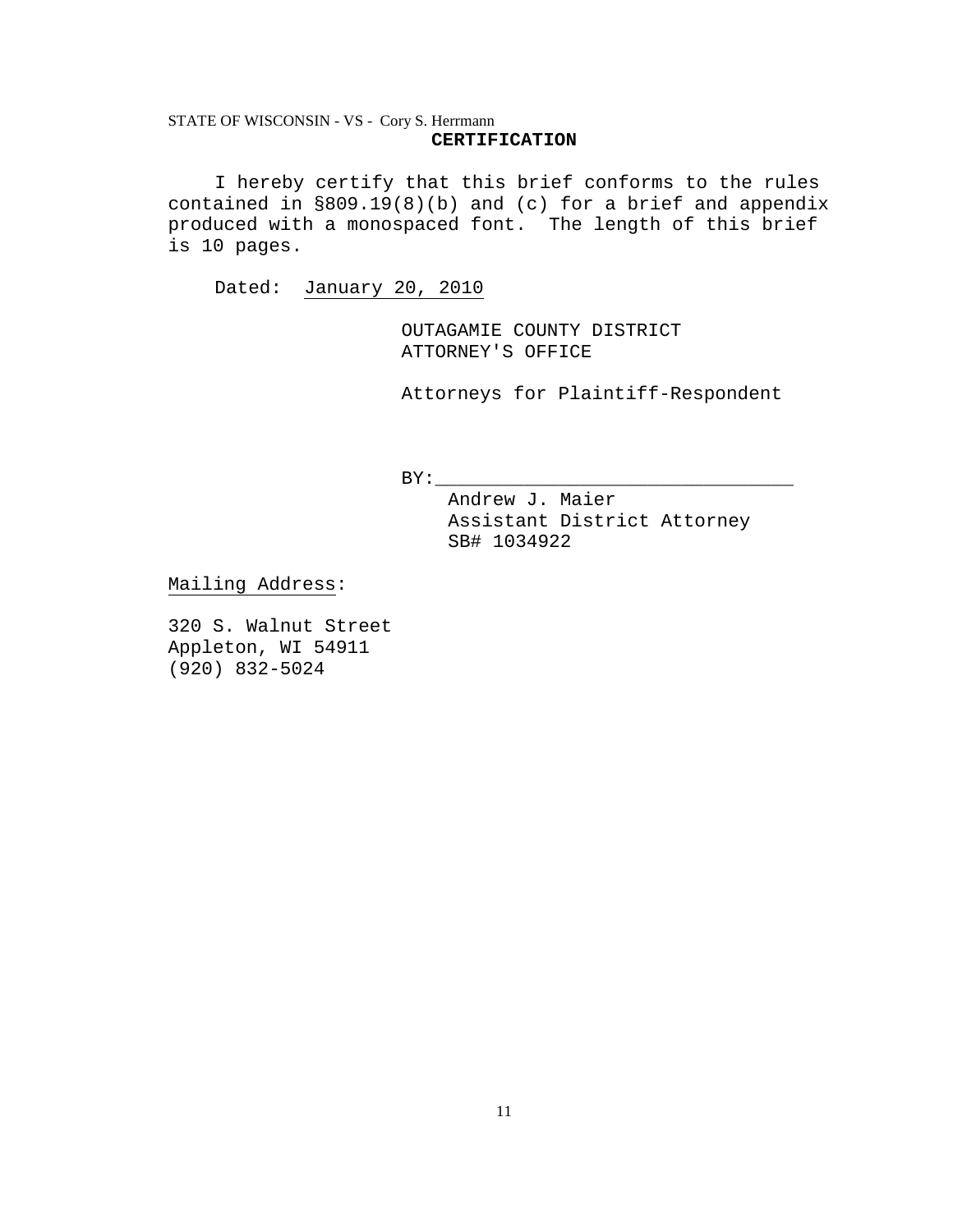### **CERTIFICATION OF THIRD-PARTY COMMERICIAL DELIVERY**

I certify that on May 30, 2015, this brief or appendix was delivered to a third-party commercial carrier for delivery to the Clerk of the Court of Appeals within 3 calendar days. I further certify that the brief or appendix was correctly addressed.

Date: May 30, 2015 Signature: \_\_\_\_\_\_\_\_\_\_\_\_\_\_\_\_\_\_\_\_\_\_\_\_\_\_\_\_\_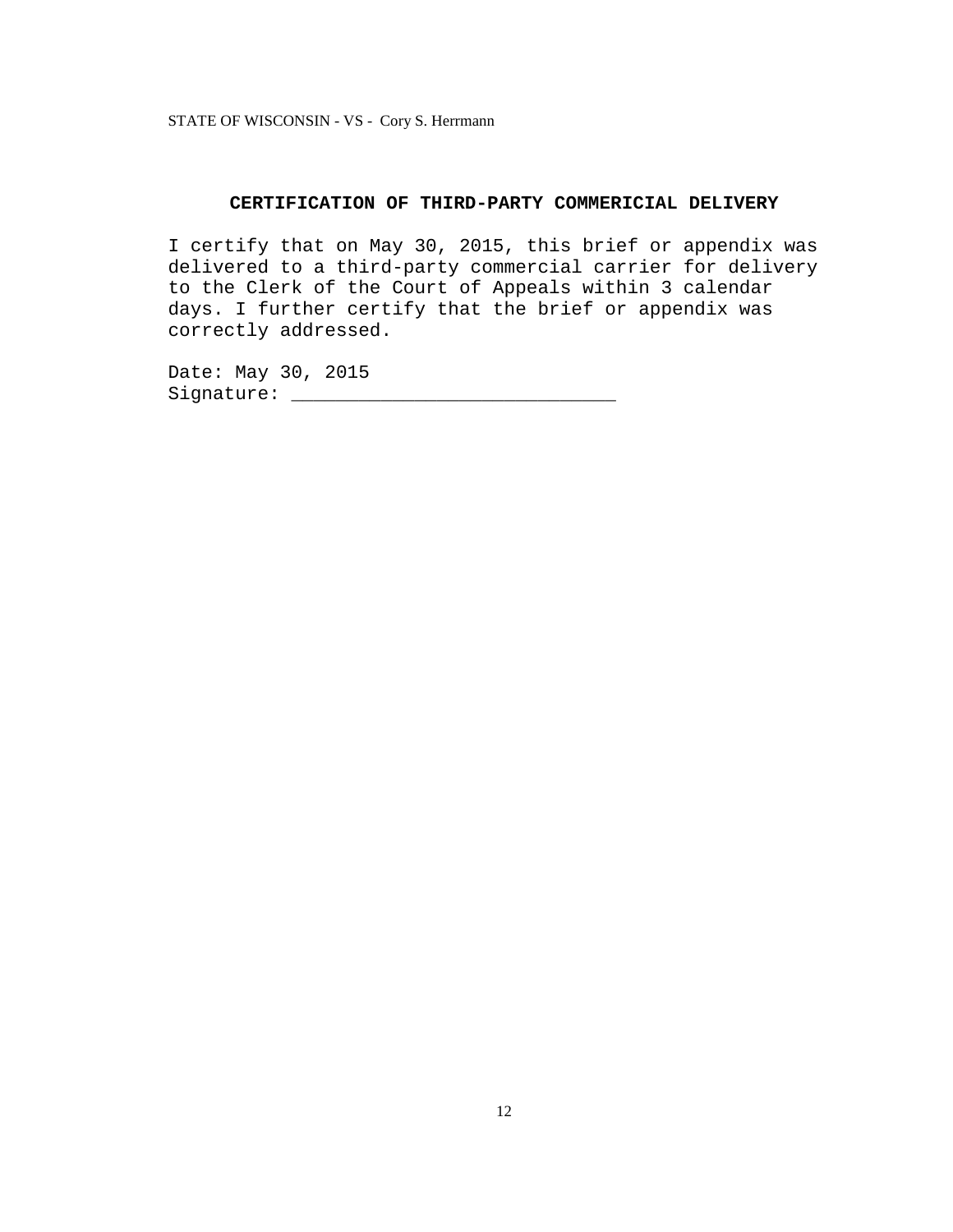## STATE OF WISCONSIN - VS - Cory S. Herrmann **APPELLANT'S BRIEF APPENDIX CERTIFICATION**

I hereby certify that filed with this brief, either as a separate document or as a part of this brief, is an appendix that complies with  $s. 809.19(2)(a)$  and that contains:

(1) a table of contents;

(2) relevant trial court record entries;

(3) the findings or opinion of the trial court; and

(4) portions of the record essential to an understanding of the issues raised, including oral or written rulings or decisions showing the trial court's reasoning regarding those issues.

I further certify that if the record is required by law to be confidential, the portions of the record included in the appendix are reproduced using first names and last initials instead of full names of persons, specifically including juveniles and parents of juveniles, with a notation that the portions of the record have been so reproduced to preserve confidentiality and with appropriate references to the record.

Dated: June 1, 2015 Signature:

**Note: This certification should be appended to the appendix.**